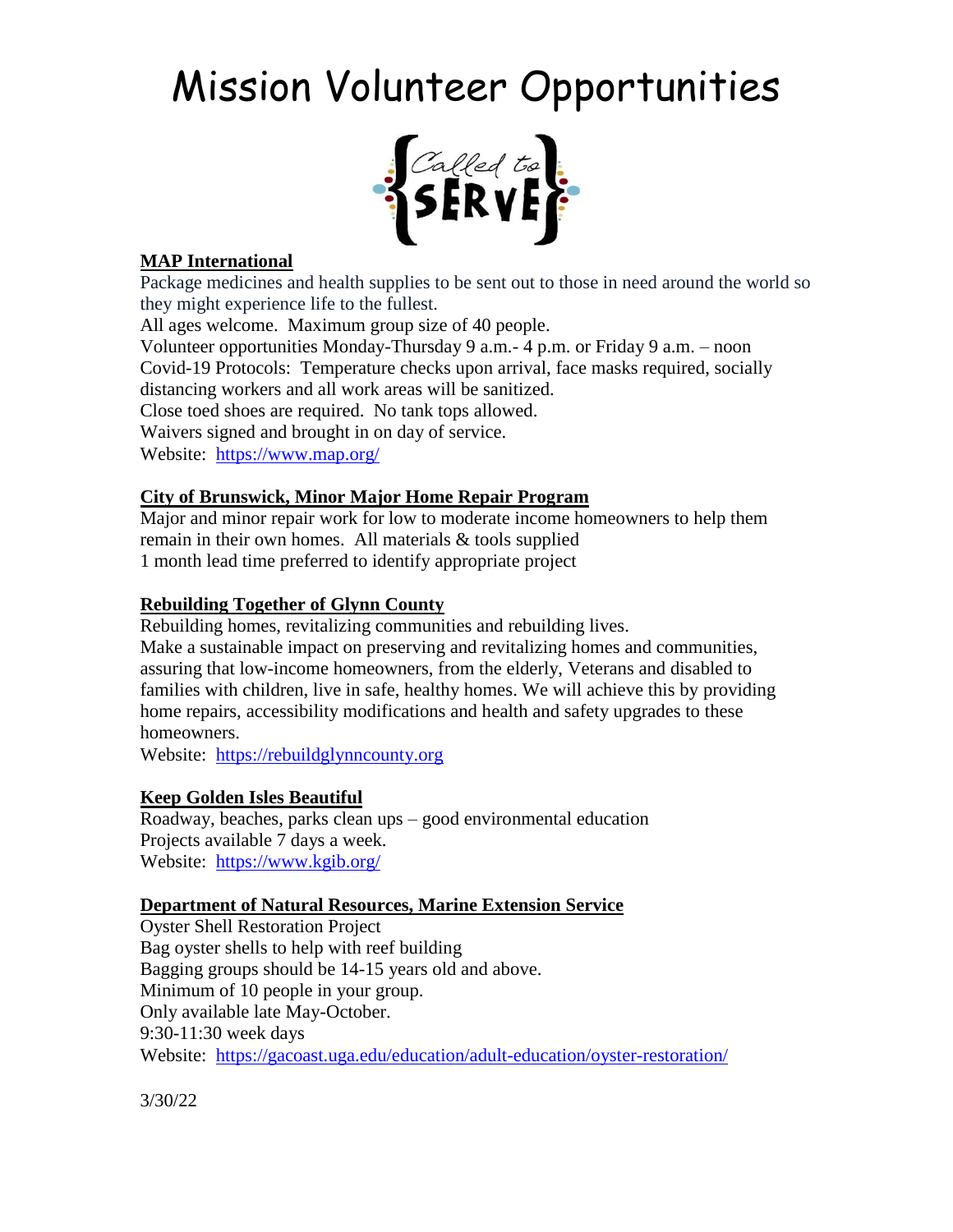#### **Magnolia Manor**

About 50 residents

Due to Covid-19, indoor activities and patient visitations are not allowed. They do however, love to receive handmade gifts, snacks, toiletries, etc. Items can be dropped off outside the main office. Please box all items and mark attention: Roberta Lawnichak. They are open to your creative ideas, but here are a few:

Handwritten cards, scripture readings, hand lotions, pocket Kleenex, small body wash, Little Debbie snacks, decorate pots and fill with a pretty plant, small throw blankets, slippers, handmade wreaths or door hangers, puzzles, etc. Website: <https://www.magnoliamanor.com/st-simons-island/>

#### **Hospice of the Golden Isles**

Landscape, gardening, yard clean up No indoor work available Available weekdays 7:00-3:30 Website: <https://hospice.me/>

### **St. Marks Towers**

Apartment complex for independent living, low income adults age 62+ All ages welcome Weekend opportunities available Music, arts and crafts, cook out, manicures, visitation, reading to the residents, croquet, cookie baking, bingo, maintenance assistance i.e. pressure washing decks, build a ramp. Open to your ideas. Website: <http://stmarkstowers.com/>

#### **America's Second Harvest of Coastal Georgia**

Food Bank. Help to restock shelves, pack mobile food boxes and school pantry bags and prepare inventory for distribution. Brown bags for elderly. Maximum of 25 people Monday-Friday 7:30 a.m. – 3:30 p.m. Website: <https://www.helpendhunger.org/>

### **Manna House**

Servers /clean-up for Soup kitchen serving 7 days a week Can only accommodate small groups up to 10

### **FaithWorks**

Weekdays  $9:00 \text{ am} - 1:00 \text{ pm}$ 

Food drive: Collect food at a local grocery store for the FaithWorks food bank serving roughly 2,000 people a month. After the food is collected, return to the food pantry for a tour.

Toiletry Kits: A list can be emailed to you. Collect the items and deliver to The Well. Vacation Bible School for local children: Create an interactive event for children living in public housing in Brunswick. Groups can create their own games, crafts, songs, provide snacks, etc. The children are shy at first but very grateful - and lovable! Website: <https://faithworksministry.org/>

3/30/22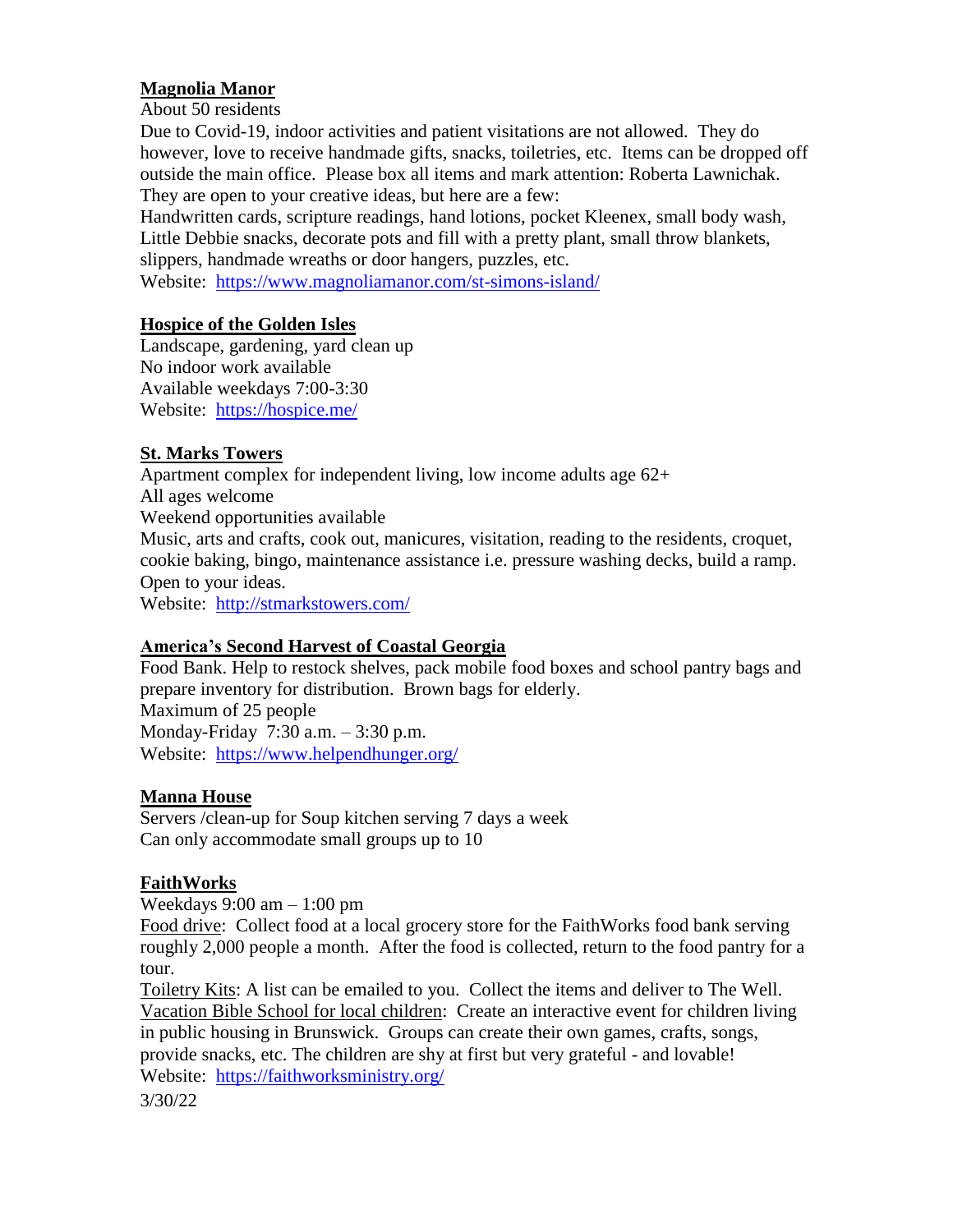## **The Farm at Oatland North**

Rescue sanctuary for abused, neglected or abandoned animals. Clean up grounds; fence repair. The Farm will supply needed equipment as necessary. Volunteers, please bring gloves. Please wear close toed shoes and clothing that can get dirty on the farm. All work is outdoors. Many animals throughout the grounds. Maximum group size  $-15$ Maximum of 3 hours – Available 7 days a week Only 1 group per week. Website: <https://www.thefarmssi.org/>

## **Safe Harbor Center**

Safe Harbor provides an array of services including a residential shelter for children, street outreach program for runaway and homeless youth and children's advocacy center. Services are provided to children from birth to 18, but primarily serve middle and high school aged children. Projects include landscaping, cleaning, organizing, painting, recreation games, cook outs, assembling supply kits, arts and crafts.

Volunteer opportunities are available Monday-Friday 9:00-5:00 during summer months or 4-5:30 p.m. during the school year. Small to medium size groups are most efficient. Website: <https://safeharborcenterinc.org/>

## **Morningstar Youth Estate Center**

Residential facility for boys and girls ages 12-20.

These youth are developmentally delayed with severe emotional and/or behavioral disorders.

Saturday volunteer projects may be available. Small to medium groups preferred. Beautification project with emphasis on planting and yard work. Painting, construction projects for skilled workers, trail maintenance, campus yard maintenance/clean up, painting projects, cook-outs, pizza parties, ice cream socials, interact with youth in sports games, entertainment programs. Group must be able to pay for activities and supplies. Website: <https://morningstarcfs.org/>

### **Heather House of Glynn**

Residential treatment program for women 18 years and older. Weekends may be available Small groups only Lay tile, refinish wood flooring, mow yard Website: [www.heatherhouseofglynn.com](http://www.heatherhouseofglynn.com/)

### **Fort Frederica National Monument, National Park Service**

Limb clean up; grounds maintenance; prep and paint handrails, street signs, carriages throughout the park; assemble picnic tables. (tools, equipment provided) Audio tour of Fort Frederica available to group at no cost at end of mission task Group size less than 20 most efficient. weekend opportunities may be available in addition to normal business hours

Website: <https://www.nps.gov/fofr/index.htm>